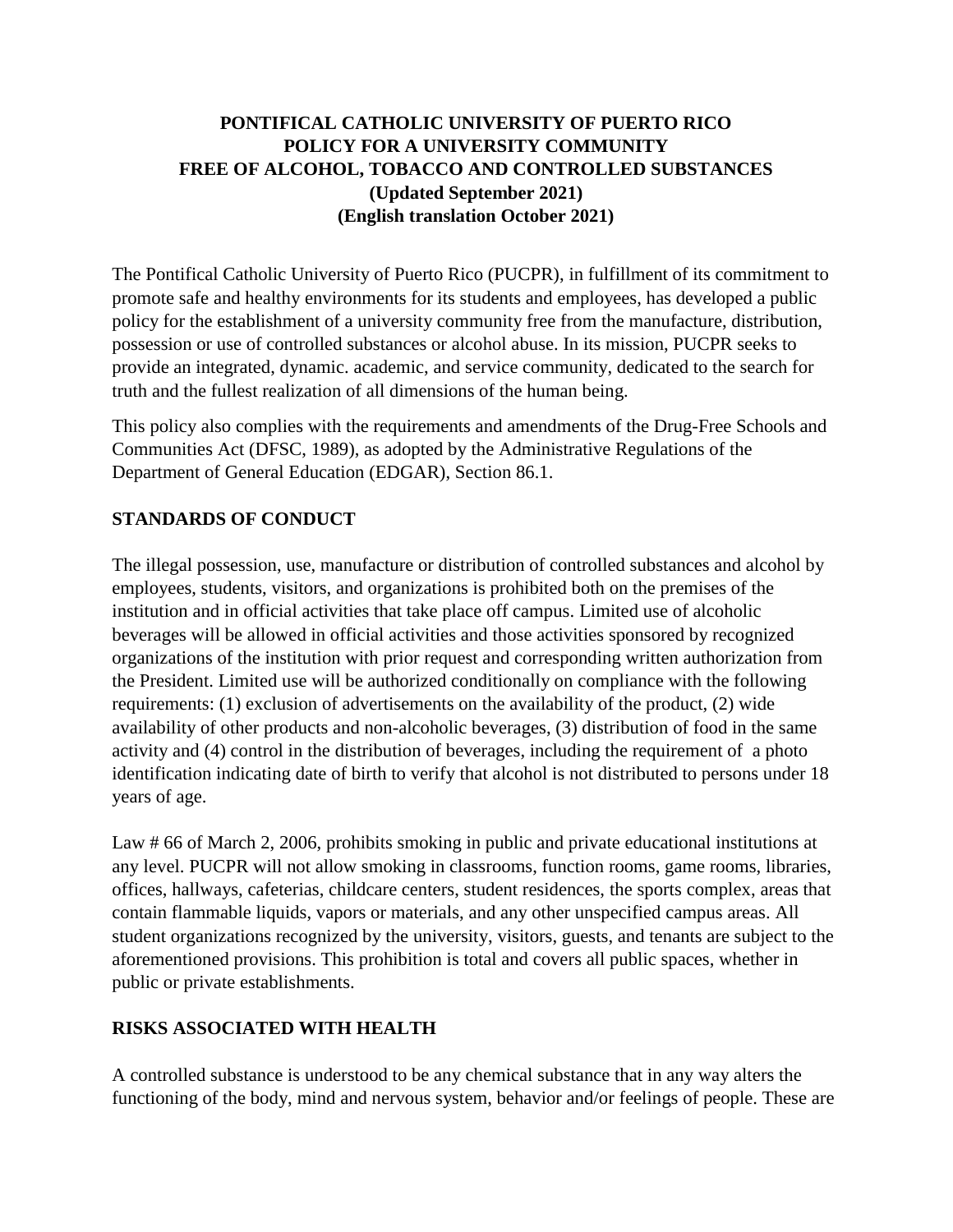classified in Codes I to V of section 812 of the Controlled Substances Act (21USC812), whose use, possession or sale carries legal sanctions. The use/abuse of alcohol and controlled substances could result in personal, emotional, physical and/or legal problems. Even in small doses, a controlled substance affects mental functions, such as the ability to learn or remember information. Other associated consequences include respiratory problems, depression, and death. Frequent or prolonged use of alcohol, tobacco or other drugs could result in a physical and/or psychological addiction.

Environmental Tobacco Smoke (H.T.A) is defined as that which emanates from cigarettes, pipes or cigars, as well as smoke that is exhaled from a smoker's lungs. Exposure to such smoke is known as secondary or passive smoking. Passive smoking is a major risk factor for disease and death and is the third most preventable cause of death after active smoking and alcoholism.

The Federal Drug Administration (DEA) classifies cannabis as an illicit drug and does not recognize its medical use (21 U.S.C. §802 and §813). Federal legislation in the Drug Free Schools and Communities Act (DFSCA, 1989) and the Education Department General Administration Regulations, 34 CFR Part 86.100 subpart B require institutions of higher education to certify that they have adopted and implemented a program to prevent illegal possession, use or distribution of illicit drugs and alcohol by students and employees. Under federal law, cannabis prescriptions cannot be honored, which would require violation of institutional standards of zero drug use on campus.

The consumption of medicinal cannabis authorized by local legislation is prohibited on the premises and within the buildings of the Pontifical Catholic University of Puerto Rico, nor is it allowed in activities on or outside of the premises. The university will not process reasonable accommodation requests whose purpose is to obtain permission from PUCPR for the use or consumption of medicinal cannabis.

### **DISCIPLINARY SANCTIONS**

Any violation of this policy by employees and/or students will lead to the application of disciplinary sanctions, which could include suspension and/or expulsion/termination of the contract. The disciplinary sanctions to be imposed will be in accordance with the procedures described in the Student Handbook, the Handbook for Administrative Employees, and the Faculty Handbook.

These penalties may include:

*1. A labor or disciplinary action according to the severity of the violation and/or the number of occurrences.*

- *2. Serve a probationary period.*
- *3. Suspension*
- *4. Termination of employment.*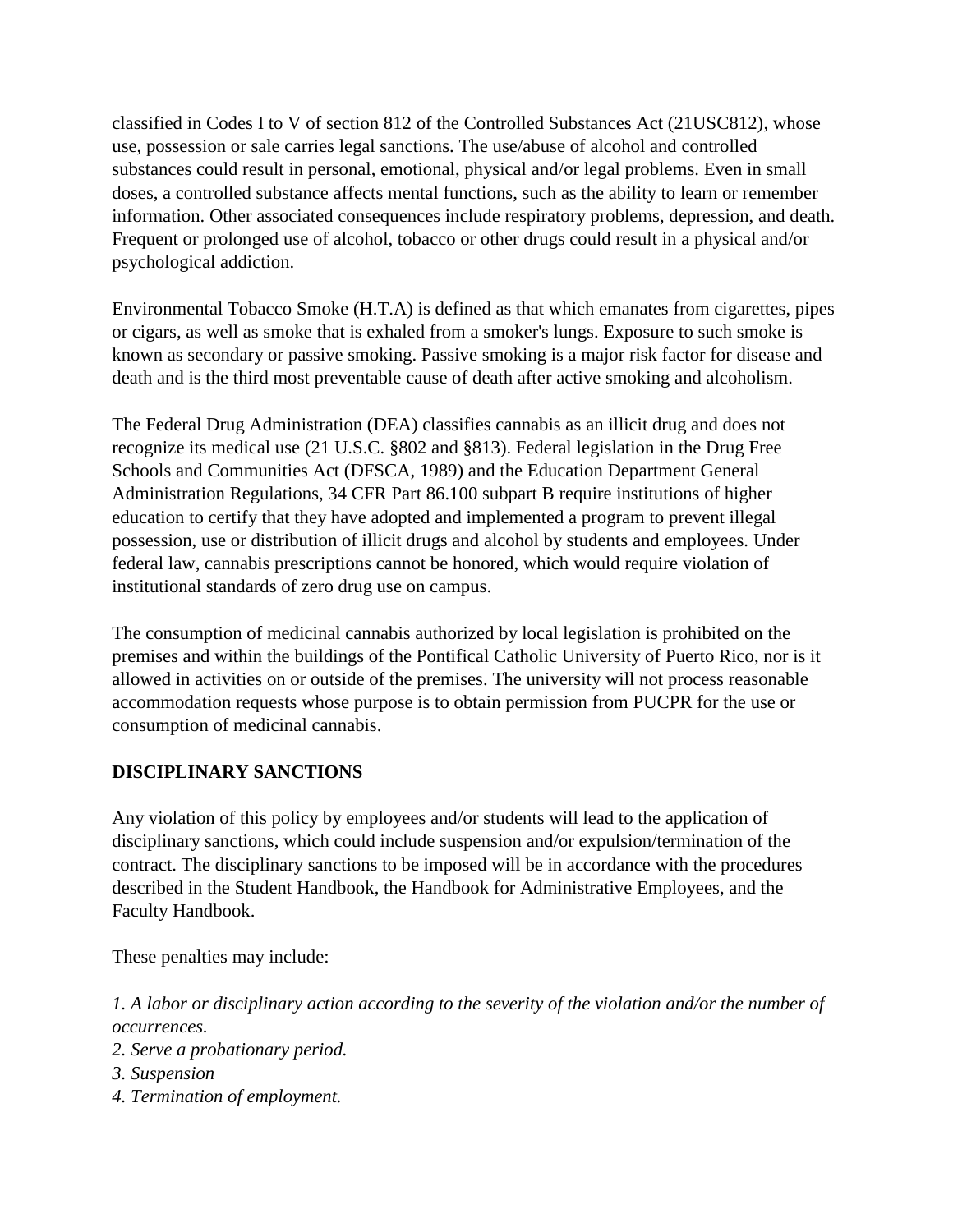*5. Any of the first three options in combination with a referral to the Office of Integration and Quality of Life Program or to staff in charge of the area of prevention of Drugs, Alcohol, Tobacco and Violence in the various campuses and extensions of the university.*

A student who is convicted of any offense under applicable state or federal laws for the possession or sale of controlled substances will not be eligible to receive any type of scholarship, loan, or employment assistance (Work-Study Program) during the period that begins with the date of conviction and ends after the interval indicated below:

| <b>Eligible Period</b> | <b>Possession of controlled</b> | Sale of controlled |
|------------------------|---------------------------------|--------------------|
|                        | substances                      | substances         |
| <b>First Offense</b>   | year                            | 2 years            |
| Second Offense         | 2 vears                         | Indefinite         |
| Third Offense          | Indefinite                      | Indefinite         |

# **PROVISIONS OF THE LAW (PENALTIES)**

People who violate current legal provisions will be subject to the state or federal legal sanctions that apply to their case. Some of the related costs or penalties include fines, loss of driver's license, jail, and/or community service. Some of the laws that could be applied, without pretending that this list is exhaustive, are the following:

1. ELA laws classify the possession, use or distribution of substances as a felony and impose penalties ranging from one year in jail and a \$ 5,000 fine up to 50 years in jail and a \$50,000.00 fine, or a combination of both penalties at the discretion of the court. The Commonwealth government, by executive order, will give low priority to cases in which an individual is found to be in possession of six (6) grams or less of marijuana. These cases will either be treated or fined. 2. The variation in the severity of the sentence will depend on the classification of the controlled substance. The lower the ranking (I), the greater the penalty.

3. Previous convictions could result in more severe penalties.

4. The Criminal Code of P.R. prohibits the sale or distribution of alcoholic beverages to minors under 18 years of age. Penalties include jail, fine, or both, at the discretion of the Court.

5. The Vehicles and Traffic Law of P.R. prohibits driving motor vehicles while intoxicated. The legal blood alcohol level for ages 18-20 is .02 percent and ages 21 and older is .08 percent. For underage drivers, the public policy of zero tolerances is promoted.

6. The Autonomous Municipality of Ponce, through Ordinance Number 66 of 1991, prohibited the use of alcoholic beverages on public roads and places of public recreation, authorizing the Municipal and State Police to intervene with violators and issue a summons. **Other municipal**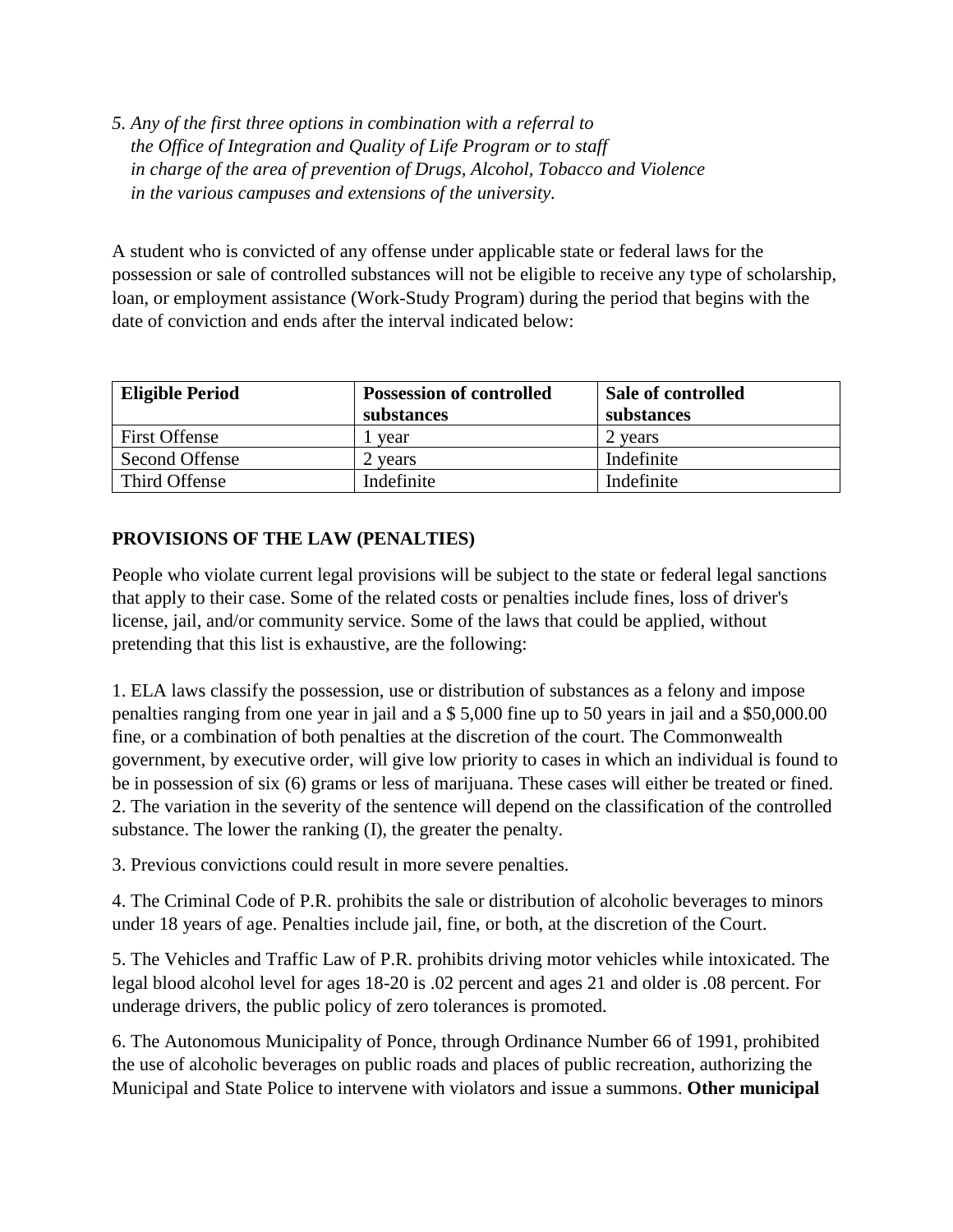**ordinances could be applicable according to the geographic location of the PUCPR campuses.**

## **NOTICE TO PARENTS: STUDENTS UNDER 21 YEARS OF AGE.**

A new amendment to the Drug-Free Schools and Communities Act allows higher education institutions to notify parents of underage students who violate the aforementioned institutional policy and/or any applicable laws. Notification will be made through the office of the vice president of student affairs.

Parents or guardians of students under 21 years of age who violate the norms of this policy will be notified any time a violation occurs. Students who have violated the regulations on the use of alcohol and drugs are subject to disciplinary sanctions, as indicated in the Policy for a University Community free of Alcohol, Tobacco and Controlled Substances.

The objective of parental notification is to enlist the support of parents in promoting appropriate behavior of their children within the university community and reduce the risks and negative impact of alcohol and/or other substance abuse.

## **RECOMMENDATIONS**

Persons who violate this policy will be referred for voluntary participation in a counseling/rehabilitation program. Referrals will also be made to government and/or private institutions, as the case requires. The referral will be coordinated through the Integration and Quality of Life Program. If the person involved does not attend or does not accept the services offered as an alternative, they may participate in an external public or private program, with a commitment to present evidence of progress and completion of treatment to the corresponding institutional agency (Vice Presidency of Affairs Students (VPAE), Vice Presidency of Academic Affairs (VPAA) or Office of Human Resources). If the person belongs to another campus, the referral will be made to the nearest corresponding agency and the person must present evidence to the VPAE or to the Rector of their Campus.

# **HELP PROGRAMS**

As part of its institutional commitment, PUCPR has established the Integration and Quality of Life Program (PICV) (1990), an institutional program for the prevention of the use/abuse of alcohol, tobacco, and substances. In this program, evaluation, counseling, and referral services are offered confidentially to anyone who requests or is referred. In addition, the Integration and Quality of Life Program (PICV) develops proactive and educational activities to promote a university environment free of alcohol, tobacco, and drugs. **All services will be handled in strict confidence.**